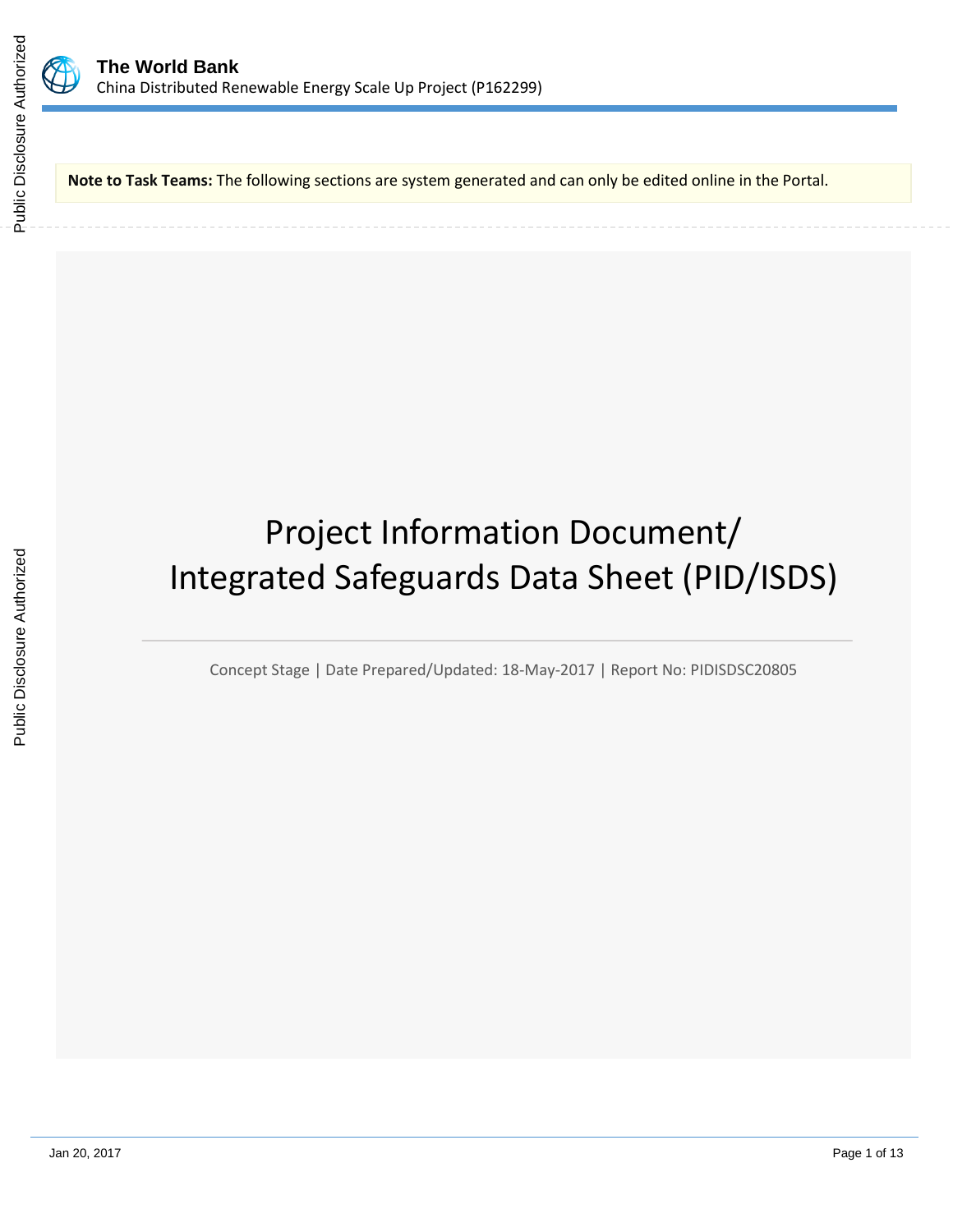

# **BASIC INFORMATION**

## **A. Basic Project Data**

| Country<br>China                                                   | Project ID<br>P162299                           | Parent Project ID (if any)                                             | Project Name<br>China Distributed<br>Renewable Energy<br>Scale Up Project<br>(P162299) |
|--------------------------------------------------------------------|-------------------------------------------------|------------------------------------------------------------------------|----------------------------------------------------------------------------------------|
| Region<br>EAST ASIA AND PACIFIC                                    | <b>Estimated Appraisal Date</b><br>Sep 07, 2017 | <b>Estimated Board Date</b><br>Nov 30, 2017                            | Practice Area (Lead)<br>Energy & Extractives                                           |
| <b>Financing Instrument</b><br><b>Investment Project Financing</b> | Borrower(s)<br>People's Republic of China       | <b>Implementing Agency</b><br><b>National Energy</b><br>Administration | <b>GEF Focal Area</b><br>Climate change                                                |

**Proposed Development Objective(s)** 

This project aims to support the scale-up of distributed renewable energy in China, thereby reducing greenhouse gas emissions.

**Financing (in USD Million)**

| <b>Financing Source</b>                  | Amount                                                          |
|------------------------------------------|-----------------------------------------------------------------|
| <b>Global Environment Facility (GEF)</b> | 7.28                                                            |
| <b>Total Project Cost</b>                | 7.28                                                            |
| <b>Environmental Assessment Category</b> | <b>Concept Review Decision</b>                                  |
| C-Not Required                           | Track I-The review did authorize the preparation to<br>continue |

## **Note to Task Teams:** End of system generated content, document is editable from here.

Other Decision (as needed)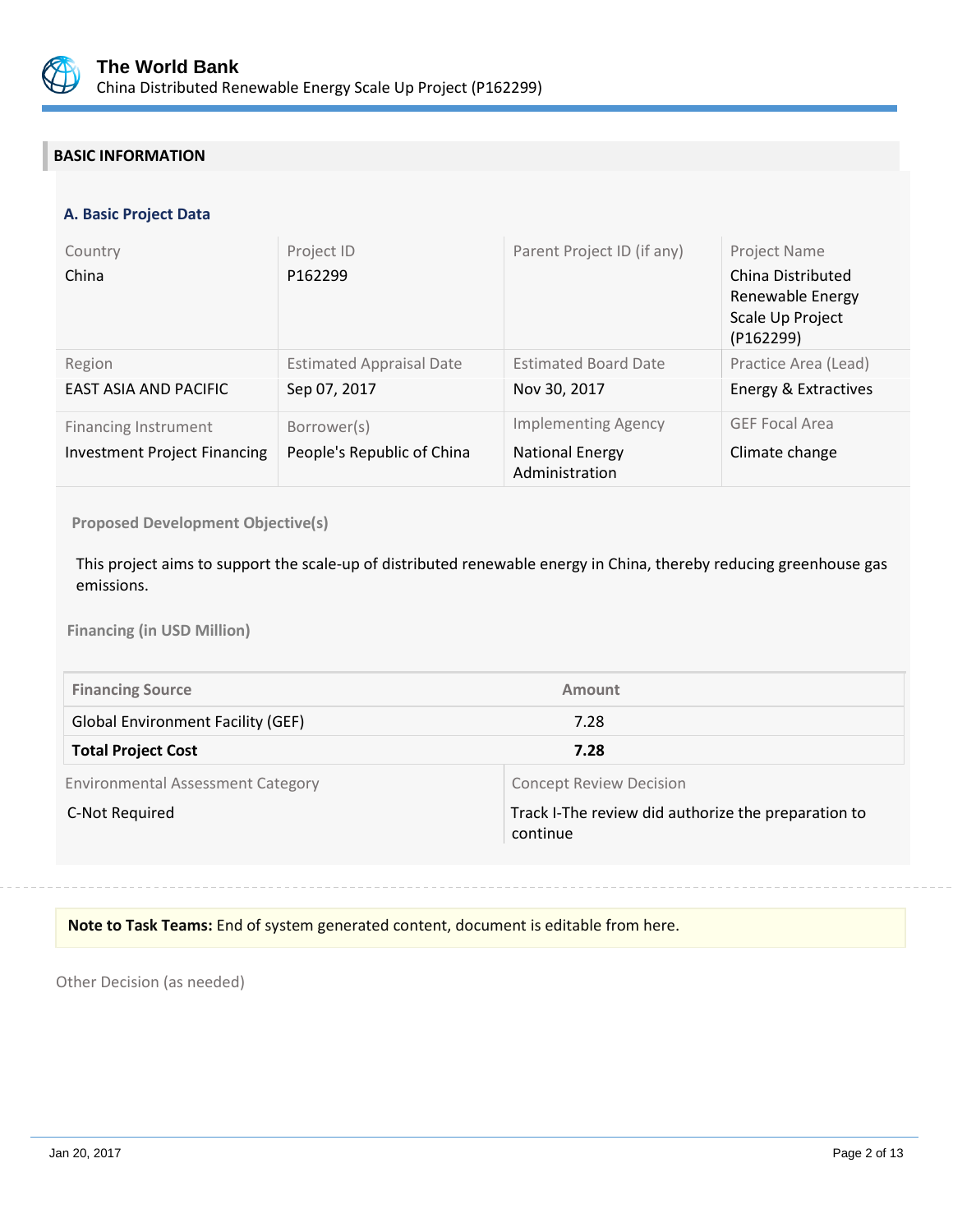

## **B. Introduction and Context**

## Country Context

1. During the period 2005-2015, China's total primary energy consumption increased by 68 percent, putting China as the largest energy consumer in the world by a wide margin. King coal continues to dominate the energy mix in China, accounting for 64 percent of primary energy consumption in 2015. However, coal consumption in China has dropped for three years in a row since 2014, and non-fossil fuel energy (renewable energy and nuclear) accounts for more than half of the newly added power capacity for the first time since 2013. Looking forward, China's energy sector is facing twin challenges-environmental sustainability and energy security. China has many of the world's most polluted cities, and is the largest emitter of greenhouse gases (GHGs) in the world. China is also facing growing energy security concerns because of the increasing dependence on oil and gas imports.

## Sectoral and Institutional Context

2. **Government's commitment to renewable energy development**: Concerned with the adverse health and environmental consequences associated with coal combustion, energy security risks, and resource scarcity challenges, the Government of China (GoC) is making continued efforts to increase renewable energy (RE) contribution to meet its energy needs. The GoC set an ambitious target to increase the share of non-fossil fuel (RE and nuclear) in primary energy supply from 13.3 percent in 2016 to 15 percent by 2020 and 20 percent by 2030. As part of the Nationally Determined Commitment (NDC) under the Paris Agreement, the GoC is committed to reducing carbon intensity (carbon emissions per unit of GDP) by 40–45 percent from 2005 to 2020 and by 60–65 percent from 2005 to 2030, and has announced that it expects China's carbon emissions to peak by 2030. Renewable energy is expected to contribute significantly to these carbon targets.

3. **RE achievements during the 11th and 12th Five-Year Plan:** The 2005 Renewable Energy Law, one of the first in the developing world, set a solid foundation for developing RE to meet increasing demand for electricity. The GoC adopted feed-in tariffs for wind, solar PV, and biomass power, and compensates RE generators for the incremental costs between RE and fossil fuels from surcharges on power tariff for all consumers. As a result, RE has experienced an unprecedented growth over the past decade during the  $11<sup>th</sup>$  Five Year Plan (FYP, 2006-10) and the 12<sup>th</sup> FYP (2011-15) periods. China has currently the world's largest renewable energy capacity, with the wind and solar PV installed capacity of 130 GW and 43 GW respectively at the end of 2015, both ranking No. 1 in the world. Finally, China now has more than half of the global solar water heaters, and the world's leading solar and wind manufacturers.

4. **RE Priorities for the 13th Five-Year Plan and the importance of distributed RE**: China's 13th FYP for 2016-2020 has even more ambitious targets for renewable energy, including reaching 210 GW of wind and 110 GW of solar PV by 2020. Of the solar PV target, 60 GW would be distributed solar PV by 2020, a big jump from only 3 GW by the end of 2015. Currently, about 15-20 percent of wind power is curtailed without integration to the grids. Energy demands in the urban areas will continue to grow fast due to the rapid urbanization. The Chinese government puts distributed renewable energy close to the load centers as a high priority for the  $13<sup>th</sup> FYP$ , partly to address the curtailment bottleneck of large-scale grid-connected RE far from the load centers, and partly to meet the growing urban energy needs. In a consultation meeting on the  $13<sup>th</sup> FYP$ energy development planning in November 2016, Premier Li emphasized the need for policy and institutional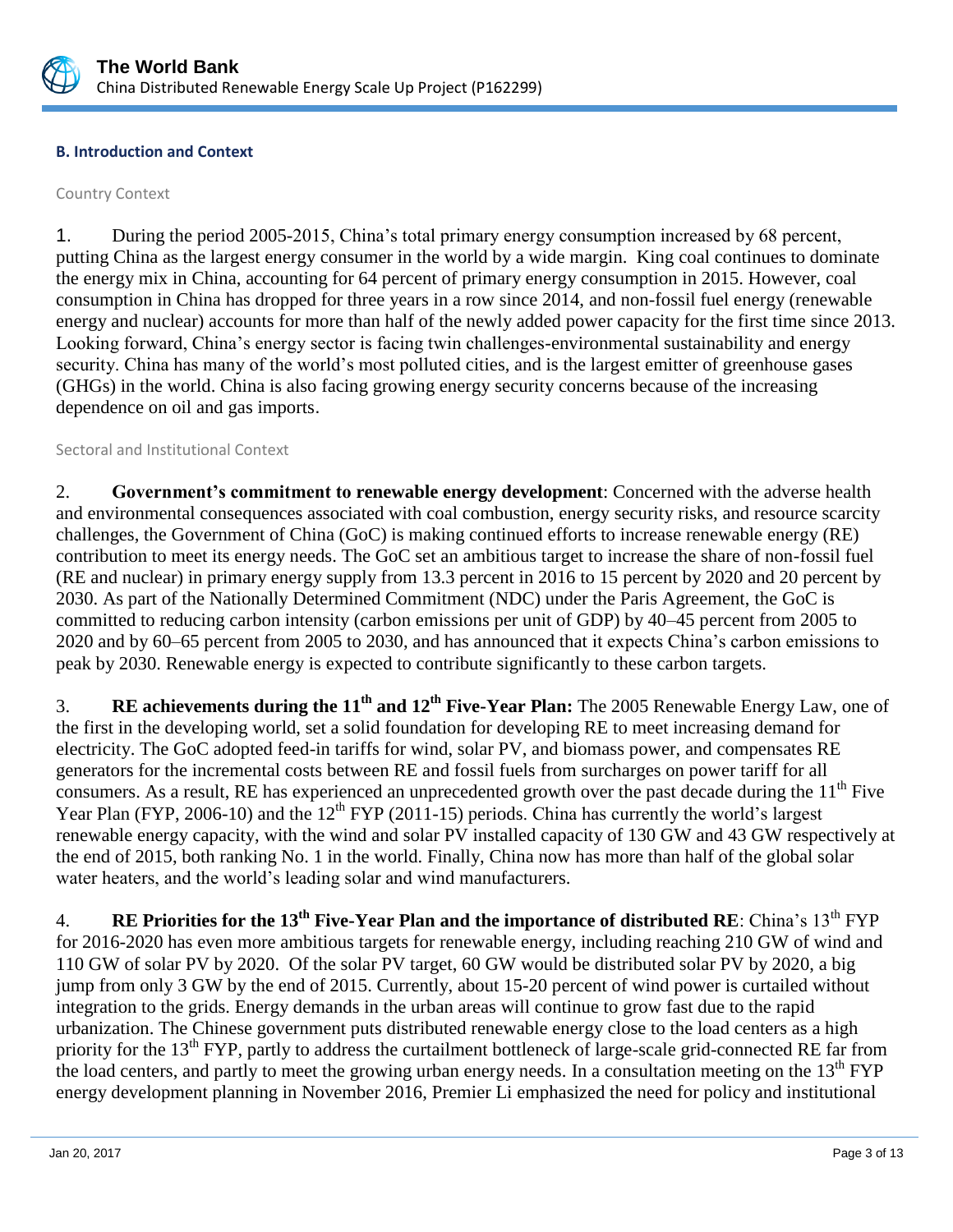

arrangements that will scale up and accelerate distributed energy development, especially in terms of pricing and grid access and connection, as well as the need for smart technology integration that combines distributed renewable energy with smart-grid technologies. China's 13<sup>th</sup> FYP also emphasizes these technology-integration, targeting distributed energy for combined heat-and-power applications, as well as flexible-grid controls, flexible distributed storage, electric vehicle (EV) charging, and pilots that promote multiple-technology combinations and optimization at the distribution level.

5. **Power Sector Reform**: President Xi called for an "energy revolution" that encompasses radical changes in energy consumption, energy supply, institutions, and technology, as well as strengthening international cooperation. The GoC laid out key principles for power sector reform that "the market should play a decisive role" and "energy should be commodities". Under this context, the issuance by the State Council Decree No 9 in 2015 is a clear sign that the GoC intends to revive the power sector reform. Decree No. 9 specified to introduce competition at the generation and retail sides, "gradually" phase out coal power generation quota, allow direct contracting between generators and large users, and develop transmission and distribution (T&D) pricing. Power market restructuring decisions and market design and rules can have significant impacts on RE development and operation. International experience demonstrates that the design of the power sector reform needs to consider integration of variable RE into the power system and market.

6. **Barriers to distributed renewable energy**: By the end of 2015, distributed solar PV is only 3 GW of capacity, short of its 12<sup>th</sup> FYP target of 8 GW, and only a fraction of the 43 GW of total solar PV capacity. A variety of policy, institutional, and financing barriers, as shown below, have been attributed to the limited distributed RE:

- *Limited conducive policies for distributed RE*: To date, RE policy development has mostly focused on tariffs and subsidies for distributed solar PV, which enjoys a fixed subsidy premium of 0.42 Yuan/kWh (or 6.3 cent/kWh) on top of end-user tariff when self-use and on top of on-grid coal power wholesale price when exporting excess power to the grids. While the feed-in tariffs have led to the scale-up of large-scale and centralized renewables development, it has not been sufficient for the distributed renewable energy segment of the market. The government has begun to address a number of relevant policies such as grid access, wheeling charges, and technical standards for distributed RE and microgrids. But the level of policy development and implementation is still far from what is needed, and further policies for distributed RE under the context of power sector reform are also required. There continues to be a lack of national, provincial, and even local enabling policies for distributed electricity generators, including grid access under direct contracting between generators and users, wheeling charges at distribution level, who will pay for the distribution grid upgrade to accommodate high penetration of distributed RE, micro-grids pricing when exporting excess power to the grids, building safety standards, and incorporation of distributed RE into urban planning.
- *Limited scalable business models and difficulties in access to rooftop space*: There are limited viable and scalable business, institutional, and ownership models for distributed renewable energy. Most distributed energy development has occurred using just a few standard models where the third party developers own, install, and maintain solar PV on roof-tops of the buildings in industrial parks, or a cluster of buildings with the same ownership. The single most difficult challenge is that the developers have trouble to secure roof-top spaces from the building owners. The developers need to obtain consent and willingness from multiple owners in most commercial buildings, who are not interested in roof-top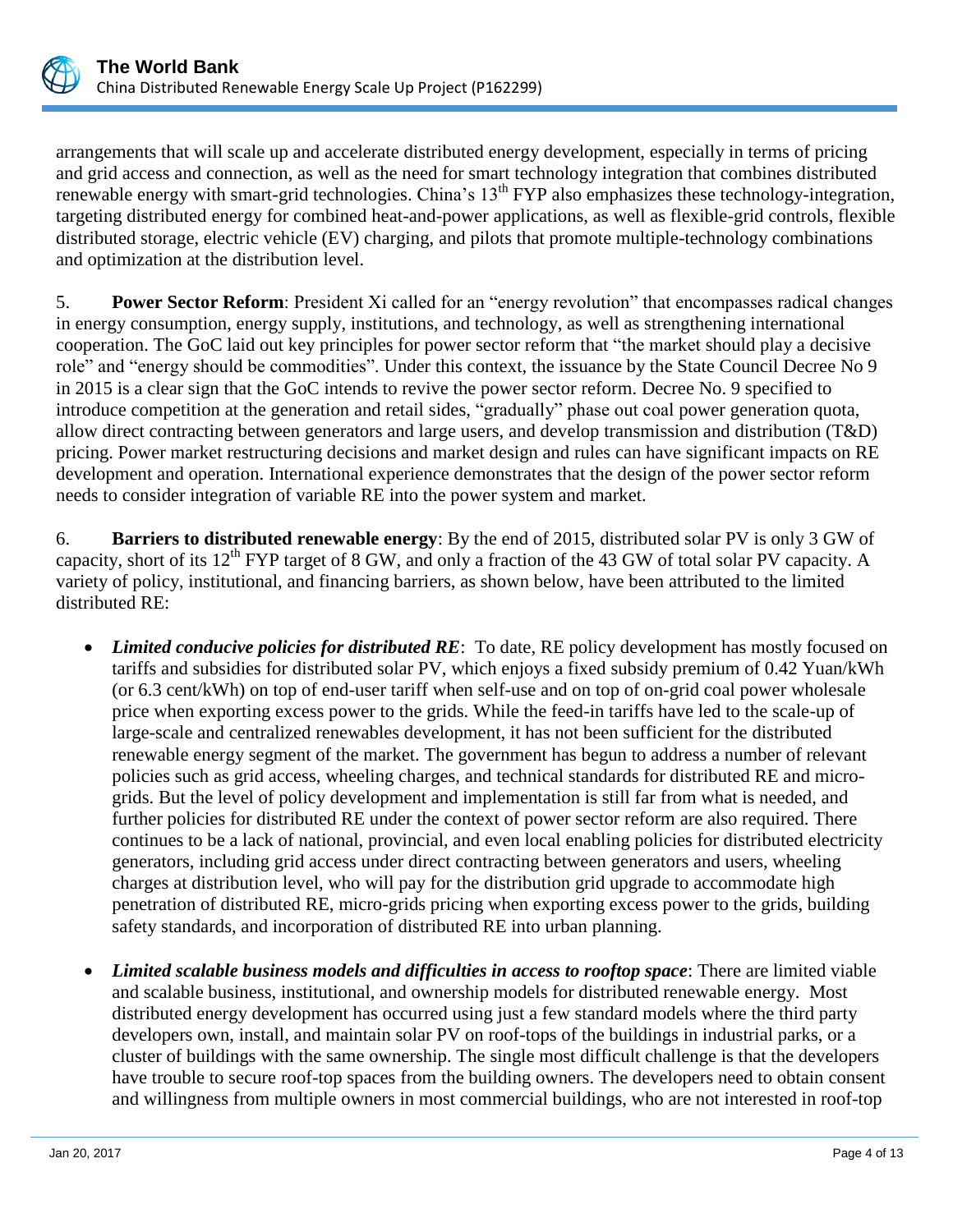solar PV, since energy costs are a small share of operating costs and tenants typically pay for the energy bills anyway. Decision makers in government buildings are concerned about potential safety issues of roof-top solar PV. Chinese cities have mostly skyscrapers, where solar PV on the roof and even the side of the building can only meet a small fraction of the building energy needs, in contract to single houses or low-level warehouses with large roof-top spaces in developed countries. There are also other barriers related to technology application that hinder certain business models, for example, short time-scale of rooftop leasing, ownership or access consent, relative to typical solar PV project lifetime. However, there are many more potential business models and RE technologies, including innovations in ownership, stakeholders, service types, and power consumers, such as ground-mount distributed RE and micro-grids, which if proven and adopted could greatly accelerate distributed renewables.

 *A lack of access to financing*: Most RE DG developers are local small and medium sized enterprises (SMEs). SMEs face unique barriers in access to financing regardless of the sector, because of their inherent low creditworthiness resulting from limited collateral. Most local banks usually rely on balance sheet financing, which requires that borrowers either have good credit ratings or high levels of collateral, which, in turn, favors large-scale borrowers. The end result is that the customers most in need of financing are typically not creditworthy. There is a lack of proven and scalable financing models that could demonstrate viability and instill confidence in a much larger cohort of project developers, banks, landholders, energy services businesses, consumers, and a broad array of other stakeholders. To date, a very limited and narrow set of financing models have been used in developing distributed energy projects in China. These existing models are either limited in scale-up potential, or require only specific types of actors and stakeholders, precluding other models with a wider range of stakeholder opportunities and scale-up potentials.

7. **Complementarity with the China Renewable Energy Scale-Up Project**: This project complements the China Renewable Energy Scale-Up (CRESP) Phase II project under implementation. The CRESP is a longterm strategic partnership between the GoC and the World Bank/GEF. The First Phase of the CRESP Program has made significant contributions to the scale-up of RE in China and played an essential role in the rapid growth and quality improvement of the domestic wind manufacturing industry during the  $11<sup>th</sup>$  Five-Year Plan. CRESP Phase II aims to support the ambitious renewable energy scale-up program in China with a focus on efficiency improvement and reduction of incremental costs. The CRESP Phase II project has played an important role in the development of the RE  $13<sup>th</sup> FYP$ ; and focuses its support on RE grid integration through policies and technical solutions and pilots, efficiency improvement for existing wind and solar PV farms, and technology improvement for off-shore wind and concentrated solar power. This proposed project differs in several respects from CRESP Phase II. CRESP Phase II is mostly focused on the energy-supply-side – generation from large-scale grid-connected renewable generators, whereas this proposed project is focused on energy consumption on the demand side – how distributed generation from renewables can provide energy services to end-users in urban areas, and how distributed generation can be configured and implemented consistent with the new priorities of the  $13<sup>th</sup> FYP$ , including integration with other technologies like storage, demand flexibility, smart inverters, and energy management technologies. This proposed project can also build on the recent power sector reform, including potential new opportunities for direct contracting between generators and end users with a wheeling charge and micro-grids from distributed generation.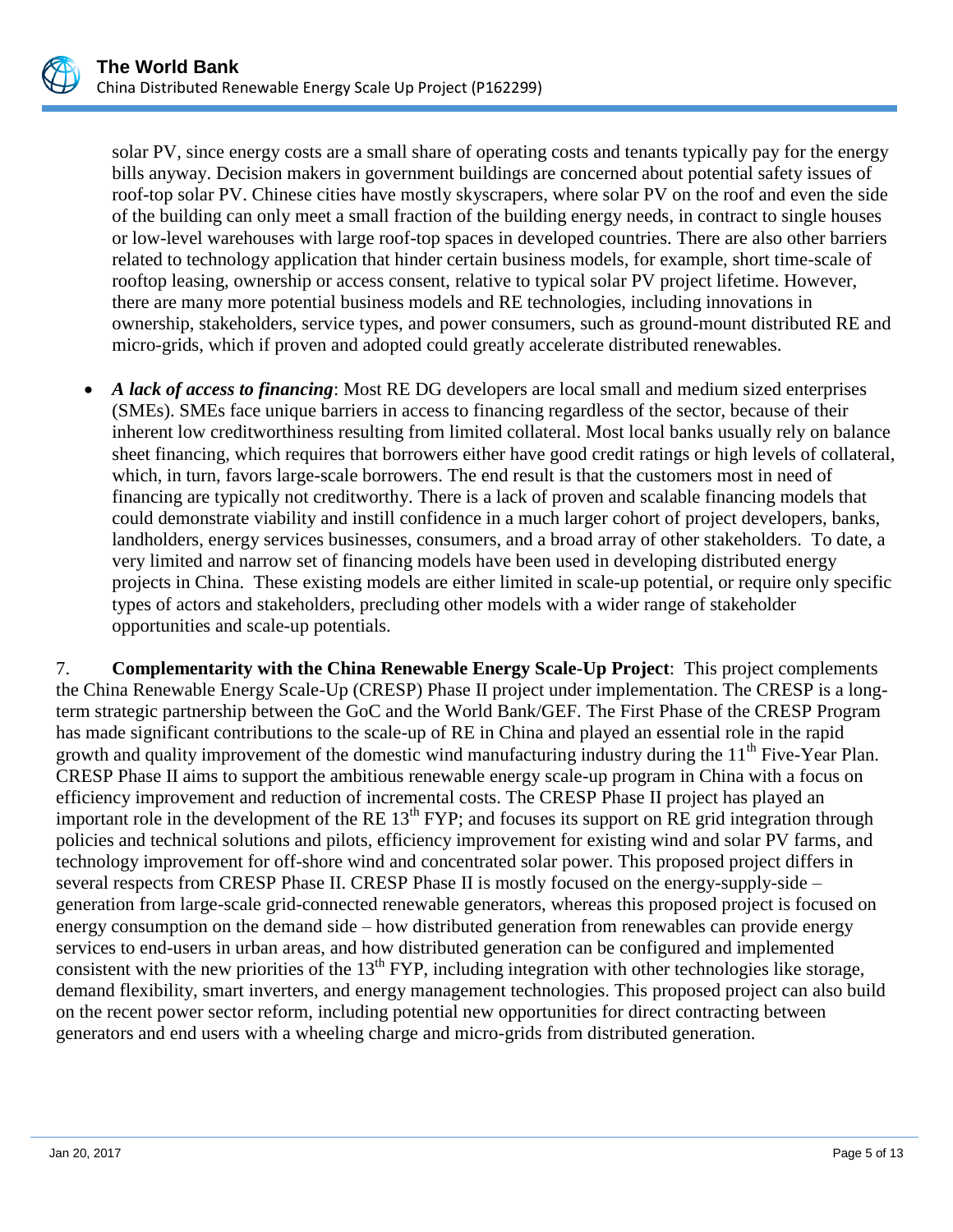

Relationship to CPF

8. The proposed project is fully consistent with the Country Partnership Strategy (CPS) FY2013–2016 for China priority of "supporting greener growth, in particular, shifting to a sustainable energy path". The Project also contributes to China's efforts to expand use of renewable energy and address climate change during the 13th FYP. It is consistent with the NDC by the Government of China. In addition, the proposed project would support the World Bank Group's corporate commitment to increasing renewable energy lending, and addressing climate change. The proposed project will also contribute to the Bank's twin goals of energy poverty alleviation and shared prosperity, and is consistent with the Bank's energy strategy.

## **C. Proposed Development Objective(s)**

**Note to Task Teams:** The PDO has been pre-populated from the datasheet for the first time for your convenience. Please keep it up to date whenever it is changed in the datasheet.

9. This project aims to support the scale-up of distributed renewable energy in China, thereby reducing greenhouse gas emissions.

Key Results (From PCN)

10. This project intends to contribute to the government's ambitious distributed RE targets for the  $13<sup>th</sup> FYP$ . The project development objective (PDO) level indicators are:

- Capacity of distributed RE and micro-grids in pilots
- GHG emissions reductions
- 11. The project-level intermediate output indicators are:
	- Distributed RE pricing and wheeling charge policies adopted
	- Number of cities/townships developed distributed RE targets and plans
	- Innovative and viable business strategies identified and piloted
	- Innovative financing mechanisms designed and piloted
	- Amount of investments in distributed RE for the pilots

## **D. Concept Description**

12. This project addresses the removal of the key barriers that are hindering the development of distributed renewable energy as a key pillar of China's 13<sup>th</sup> FYP and long-term energy and climate strategies.

13. Distributed renewable energy can be developed at several different implementation levels: at the building level, at a micro-grid level, and at the level of districts or zones (see Table 1). Building-level distributed renewables have been the most common, especially for rooftop solar PV. Some building-level projects in China involve clusters of buildings that may be common to a single owner or investor but geographically spread over multiple cities. Distributed renewables at the micro-grid level, potentially including heating networks, energy storage, and demand management, has become a priority for China as well. Microgrids can be placed within urban areas, and within industrial-park settings. Districts or zones within an urban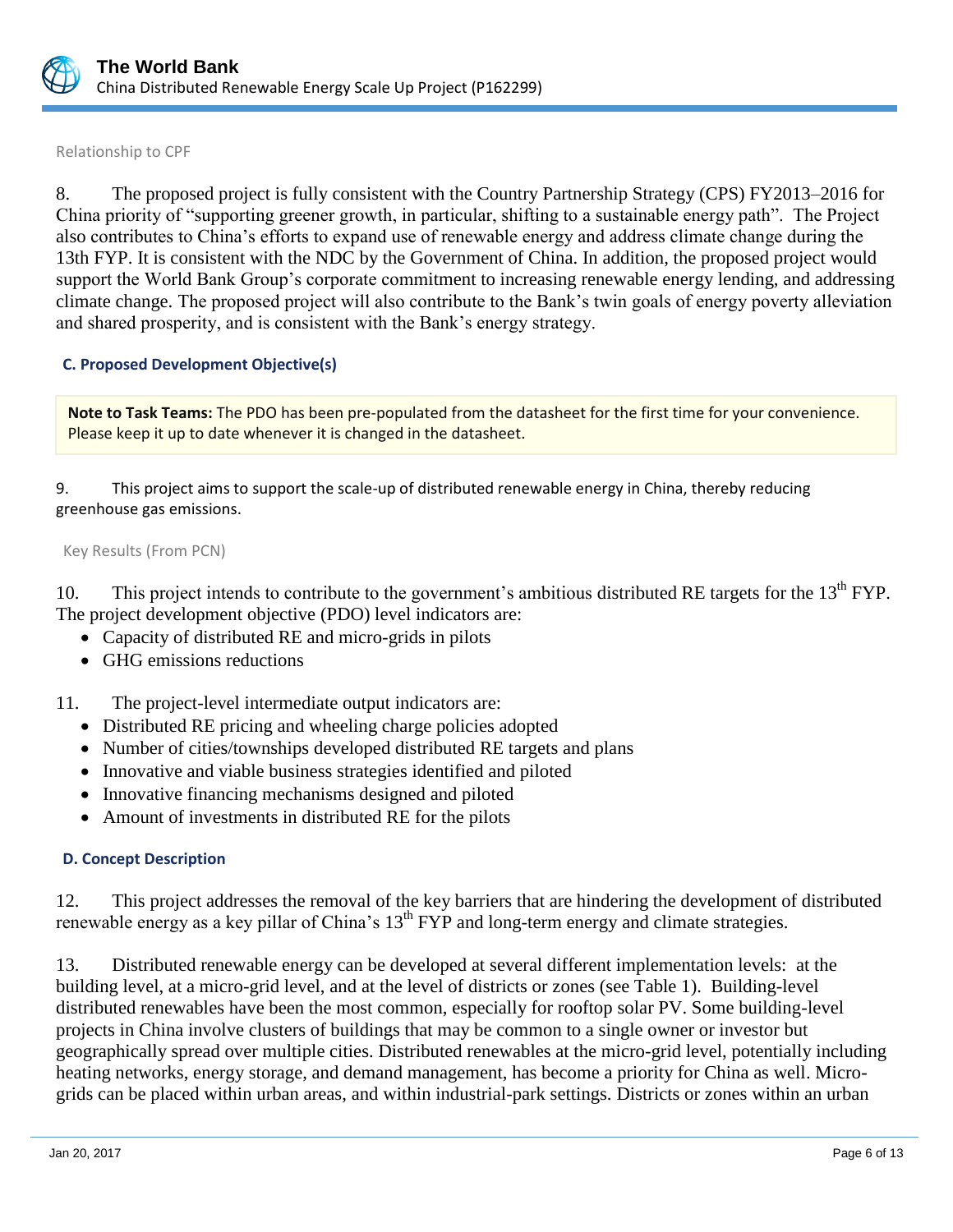

setting can include, for example, multiple micro-grids and/or multiple buildings developed under the auspices of a district/zone plan by the district and city government, or an integrated investment strategy.

14. At each of these three levels, an array of technology characteristics and combinations are possible, and a number of policy requirements, business models, and financing mechanisms may be necessary or desirable to overcome barriers. The project calls each specific combination a "use case." Each use case describes a specific implementation level, a specific set of technology characteristics, a specific set of policy requirements, a specific business model, and a specific financing mechanism. And each use case will bring with it a unique set of relevant stakeholders that must be involved.

15. The project will develop a "proof of concept" for a number of specific use cases that are identified as having the greatest potential to be profitable and replicable approaches to distributed renewable energy in China. This collection of use cases will then be piloted, using private or public funds for actual investments, and GEF funds for business model development, capacity building, and technical assistance. Finally, the "proofs of concept" and the pilot results will be used to replicate investments in distributed renewable energy within the targeted cities. Ultimate replication will occur from targeted cities to other cities, although that is beyond the scope of this project.

16. Technology characteristics include whether the distributed energy system is only for electricity or only for heat or both; whether it includes energy storage; whether it contains rooftop solar PV or ground-mount PV or other non-rooftop structures; whether it includes flexible demand (demand response) as an element, whether it employs distributed solar, wind, geothermal or biomass, alone or in combination with other renewable sources, etc.

17. It is anticipated that the use-cases selected for project pilots should include technology characteristics that show great potential. For example, much attention has been put into roof-top solar PV in recent years, but due to the rooftop-limitation barriers discussed in the previous sub-section, other forms of distributed solar PV should be piloted, such as solar PV on ancillary landscaping, parking and roadway structures, and dedicated land areas near to buildings. As a second example, micro-grids that include both electricity and heat in hybrid systems have become a priority for the Chinese government, especially including geothermal heating sources or heat storage, according to the National Energy Administration (NEA), so use-cases under the project should target these technology characteristics.

18. These pilots will of necessity involve new types of stakeholders, possibly new policy requirements, and new business models. But if successful, such pilots have the potential to break the "log-jam" of viable usecases that is so far stifling the development of distributed renewable energy in China.

| Implementation | Technology            | Policy              | <b>Business Models</b> | <b>Financing Models</b> |
|----------------|-----------------------|---------------------|------------------------|-------------------------|
| Level          | Characteristics       | Requirements        | (including revenue)    | (i.e., government       |
|                | (forms of             | (national,          | model, tariffs,        | funds, banks,           |
|                | renewable energy,     | provincial, local,  | services,              | leasing companies,      |
|                | electricity vs. heat, | pricing,            | ownership,             | $etc.$ )                |
|                | rooftop vs. non-      | interconnection,    | customers,             |                         |
|                | rooftop, storage,     | grid access, codes, | operator, and          |                         |

# **Table 1: Typology of "Proof of Concept"**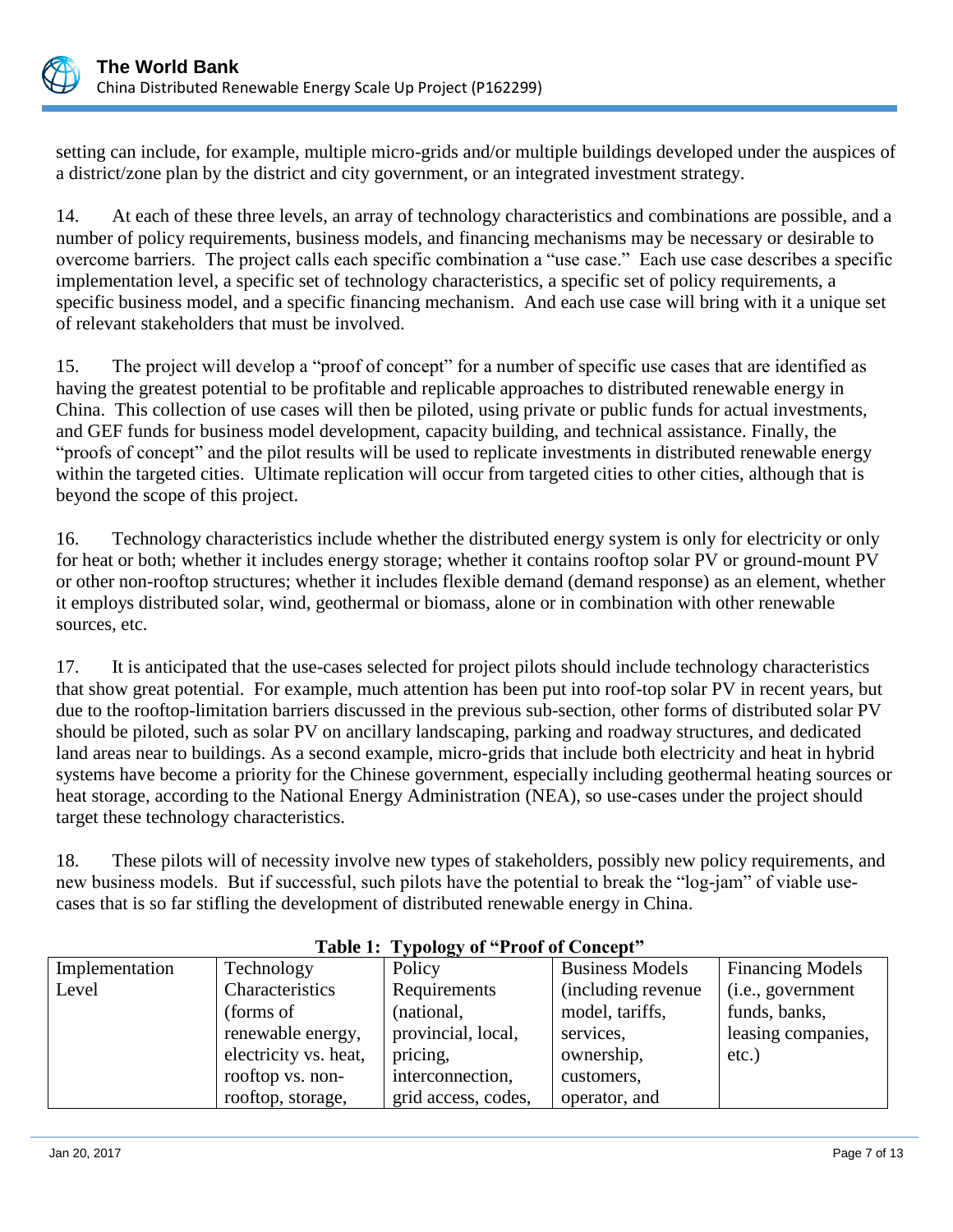

|                      | $etc.$ ) | standards, etc.) | control schemes) |  |
|----------------------|----------|------------------|------------------|--|
| 1. Building-Level    |          |                  |                  |  |
| (one building or     |          |                  |                  |  |
| clusters of          |          |                  |                  |  |
| individual and       |          |                  |                  |  |
| independent          |          |                  |                  |  |
| buildings, may       |          |                  |                  |  |
| include energy       |          |                  |                  |  |
| management and       |          |                  |                  |  |
| heating)             |          |                  |                  |  |
| 2. Micro-grid Level  |          |                  |                  |  |
| (integrated energy   |          |                  |                  |  |
| system serving       |          |                  |                  |  |
| multiple buildings   |          |                  |                  |  |
| and consumers with   |          |                  |                  |  |
| one connection to    |          |                  |                  |  |
| grid; may also       |          |                  |                  |  |
| including heating)   |          |                  |                  |  |
| 3. Urban Zone or     |          |                  |                  |  |
| District Level       |          |                  |                  |  |
| (including zones     |          |                  |                  |  |
| with multiple        |          |                  |                  |  |
| micro-grids and      |          |                  |                  |  |
| building-level       |          |                  |                  |  |
| distributed          |          |                  |                  |  |
| generators with      |          |                  |                  |  |
| multiple             |          |                  |                  |  |
| connections to grid) |          |                  |                  |  |

19. The project will consist of two components:

20. **Component 1 Supporting Policies** (indicative cost estimate: US\$3 million GEF grant). This project will support developing and implementing distributed RE policies, with a focus on pricing, grid access and connection, standards, and urban planning. The policy studies will be jointly determined by NEA, Project Management Office (PMO), and the World Bank, involving policy institutions and world class consultants.

21. The policy support will focus on the following areas: (a) access to the grids under direct contracting between the generators and end users; (b) wheeling charges at the distribution level; (c) who will pay for the grid upgrade to accommodate high penetration of distributed RE; (d) tariff for distributed RE and micro-grids when exporting excess power to the grids, particularly under the power sector reform context, for example, net metering policies, the impacts of reducing cross-subsidies to industrial users on distributed RE tariffs, etc.; (e) building codes for utilizing rooftop infrastructure for distributed solar PV; (f) incorporating distributed RE in urban planning at the city and township levels; and (g) monitoring and evaluation distributed RE and New Energy City. This component will also look into the value of distributed renewable energy. For example,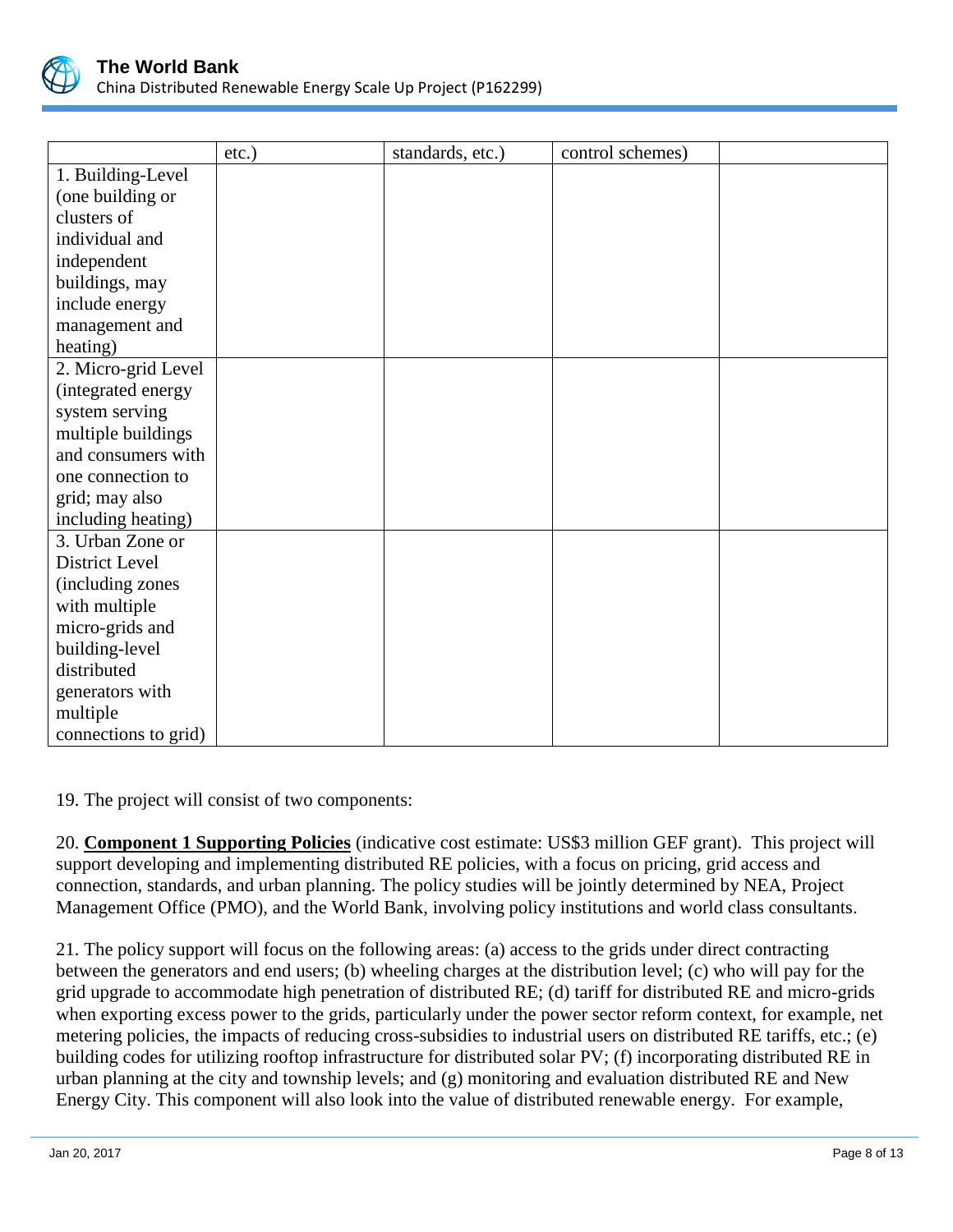

international experience to accelerate distributed RE adopts pricing schemes to capture the full value of distributed renewable energy, including peak demand charges for consumers with distributed generation; avoided transmission and distribution charges; integration capacity (ability of a distribution system to absorb distributed renewables); and locational value (which shows the true economic value of avoided future investments in the distribution system at different locations).

# 22. **Component 2 Piloting scalable business and financing models and applications in selected cities**

(indicative cost estimate: US\$5.046 million GEF grant). The pilot cities and districts/industrial parks will be selected according to developed criteria, for example, as government's commitment, having the greatest chance of being able to enact the appropriate local policies, being able to scale-up the pilots beyond the project scope, and different climate zones for heating applications. This component will support the selected pilot cities and district/industrial parks to (a) develop local policies and/or pilot policies developed under Component #1; (b) pilot the scalable proof of concept and use-cases that can be accelerated through project activities. These use cases will then be selected and proof-of-concepts developed, including technology characteristics selection, identifying and involving necessary and appropriate stakeholders, identifying and elaborating business models, and identifying and developing financing models. Then this component will support the design and implementation of the proof-of-concepts pilots. An RFP to be competitively-bid will be developed separately for each unique pilot. Project developers will be identified, solicited and selected to implement the pilots. Financing sources, both public and private, will be identified, solicited, and confirmed on the basis of the financing model and business model for the proof of concept. Each proof of concept will include conditions and recommendations for replication elsewhere; (c) establish municipal distributed RE funds or financing schemes; (d) build capacity; (e) provide technical assistance, advisory services, stakeholder analysis and coordination; and (g) monitoring, evaluation, and dissemination.

23. The proposed project is a stand-alone GEF project. The Project is part of the government's broader investment program aimed at meeting its 13th Five-Year Plan distributed renewable energy targets. The Project cost is US\$8.046 million, to be financed out of the GEF grant, plus a US\$804,000 agency fee. Also, US\$80 million from the national and local governments, renewable energy developers, and investors will be provided towards the pilot activities.

24. **Safeguard:** The proposed project primarily consists of policy studies, technical assistance, and capacity building related to distributed RE development. These activities are environmentally friendly measures and have little or no adverse environmental impacts. The project does not include any physical construction or installation of RE facilities, and there is no land acquisition, resettlement, physical cultural resources or indigenous people involved in the project, thereby, there is no social safeguards policy triggered. Therefore, the project is classified as Category C according to OP4.01.

25. Gender: The project will benefit women and men equally. During consultation and assessment with beneficiaries, surveys and interviews will be designed with gender sensitivity to ensure that women are given equal opportunities

# 2. Overall Risk and Explanation

26. The various risks related to the proposed project were preliminarily assessed through the Systematic Operations Risk-Rating Tool (SORT). The overall project risk is rated as substantial. In particular, the risks of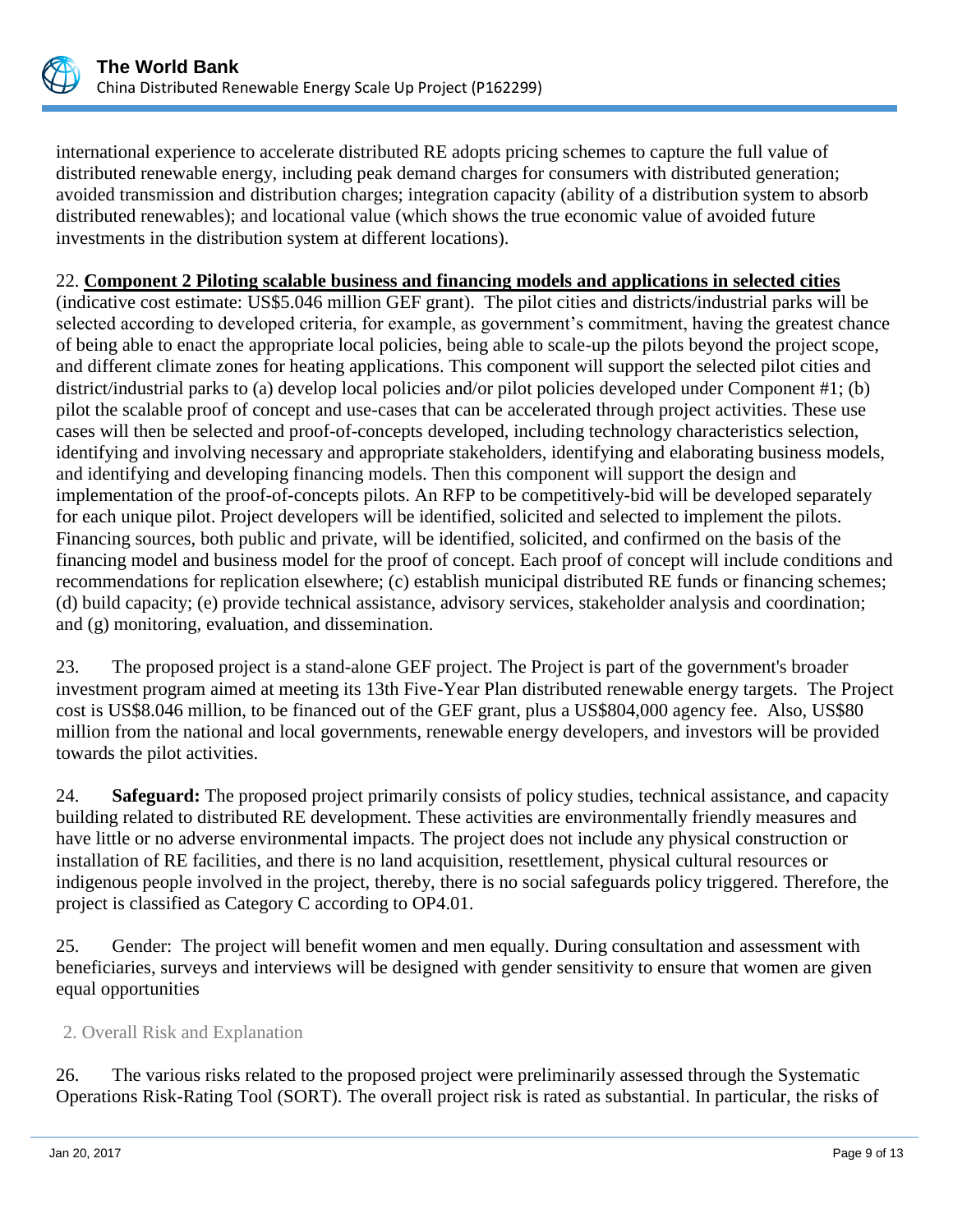

sector strategy and policies and stakeholders are identified as "Substantial", while the technical design of the project is assessed as "Moderate". Key risks and pertinent mitigation actions to achieving the results are described below.

27. *Sector strategy and policy risk is substantial.* Necessary policies will not be adopted widely or timely enough to affect project pilots and scale-up. This includes resistance by vested interests to the broader power sector reform agenda, as well as the complexity of price reform and policies for grid access and transparent dispatch protocols. The issuance of State Council Decree No. 9 is a clear sign that the GoC is fully committed to power sector reform, which is under way. This project will build on the ongoing engagement and dialogues the Bank team has with NEA and NDRC on power sector and pricing reform. The project will select proof of concepts that are more resilient and viable even without the more stringent policy reform, for example, microgrid use cases that can be profitable in most circumstances independently of grid access – use cases that will only become stronger once such reforms are undertaken.

28. *Stakeholder risk is substantial.* Distributed renewable energy development is not solely an "energy sector" issue, and thus cannot be fully controlled by the NEA as project Implementing Agency. Rather, a wide range of stakeholders, many not in the energy sector, must be involved and closely coordinated, and willing to participate in project activities. This includes local city/zone administrations, construction and transport authorities (i.e., rooftop and non-rooftop spaces), and industrial authorities (i.e., in the case of micro-grids for industrial parks or clusters), etc. To mitigate this risk, the project will coordinate with other relevant authorities and sectors through a number of explicitly designed mechanisms, including a multi-stakeholder project steering committee and formal consultations at specific project intervals.

29. *Technical design of the project risk is moderate*. The project proposes to pilot innovative "proof-ofconcept" and technology characteristics that go beyond the traditional roof-top model in China, to include nonrooftop applications of distributed RE, as well as new micro-grid configurations. The viability of innovative business models and applications have been demonstrated in other countries. The project will also provide intensive capacity building and technical assistance to support the pilots.

**Note to Task Teams:** The following sections are system generated and can only be edited online in the Portal.

## **SAFEGUARDS**

# **A. Project location and salient physical characteristics relevant to the safeguard analysis (if known)**

The policy research studies are general studies for application throughout China. Selected cities for business model piloting will be determined during project implementation, based upon results of various research studies.

# **B. Borrower's Institutional Capacity for Safeguard Policies**

The project will be implemented by the Renewable Energy Department of National Energy Agency, which is in charge of renewable energy policy in China. The PMO under the NEA has been implementing the previous Bank-funded CRESP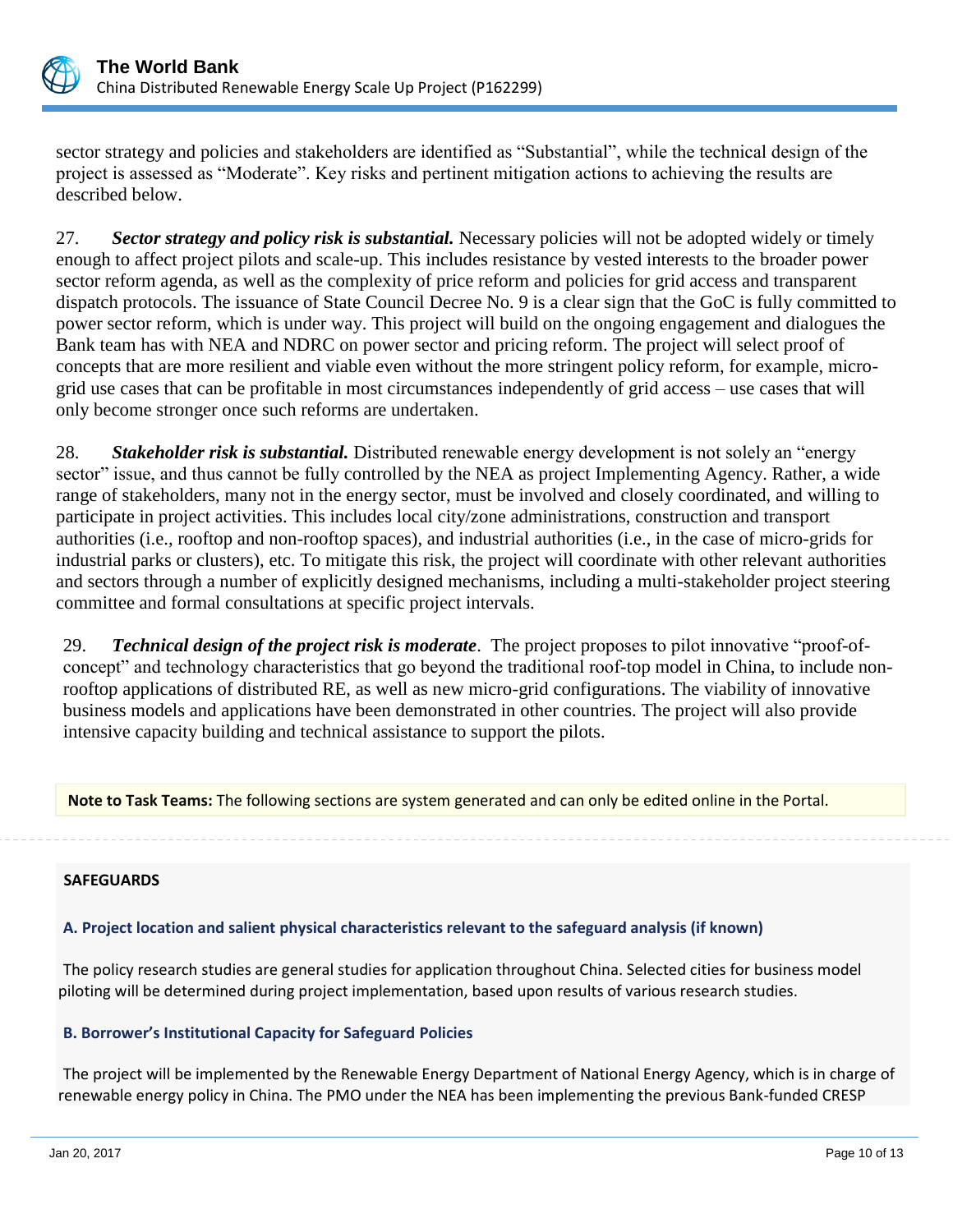

Project Phases II since 2013, so is very familiar with the Bank's procurement, financial management, environment and social safeguards, and project management procedures and requirements.

## **C. Environmental and Social Safeguards Specialists on the Team**

## **D. Policies that might apply**

| <b>Safeguard Policies</b>              | Triggered? | <b>Explanation (Optional)</b>                                                                                                                                                                                                                                                                                                                                                                                                                                                                                                                                                                                                    |
|----------------------------------------|------------|----------------------------------------------------------------------------------------------------------------------------------------------------------------------------------------------------------------------------------------------------------------------------------------------------------------------------------------------------------------------------------------------------------------------------------------------------------------------------------------------------------------------------------------------------------------------------------------------------------------------------------|
| Environmental Assessment OP/BP 4.01    | Yes        | This proposed project is a stand-alone GEF project. It<br>primarily consists of policy studies, technical<br>assistance, and capacity building related to distributed<br>RE development. These activities are environmentally<br>friendly measures and little or no adverse<br>environmental impacts are envisaged. The project<br>does not include any physical construction or<br>installation of RE facilities, and there is no land<br>acquisition, resettlement, physical cultural resources<br>or indigenous people involved in the project.<br>Therefore, the project is classified as Category C<br>according to OP4.01. |
| Natural Habitats OP/BP 4.04            | <b>No</b>  | The project will not involve physical construction of RE<br>facilities, and no natural habitats are envisaged to be<br>involved.                                                                                                                                                                                                                                                                                                                                                                                                                                                                                                 |
| Forests OP/BP 4.36                     | <b>No</b>  | This project will not involve forest land or forestry<br>activity.                                                                                                                                                                                                                                                                                                                                                                                                                                                                                                                                                               |
| Pest Management OP 4.09                | No         | This project will not involve any activity related to pest<br>management.                                                                                                                                                                                                                                                                                                                                                                                                                                                                                                                                                        |
| Physical Cultural Resources OP/BP 4.11 | <b>No</b>  | The project is primarily a technical assistance activity<br>and will not involve physical construction of RE<br>facilities, and no physical cultural resources are<br>envisaged to be involved.                                                                                                                                                                                                                                                                                                                                                                                                                                  |
| Indigenous Peoples OP/BP 4.10          | No         | The project is primarily a technical assistance activity<br>for RE. It will not involve any specific physical<br>investment activities with specific locations, and no<br>ethnic minority communities will be affected. The<br>policy of indigenous people (OP4.10) will be triggered<br>for the project.                                                                                                                                                                                                                                                                                                                        |
| Involuntary Resettlement OP/BP 4.12    | <b>No</b>  | The project is primarily a technical assistance activity<br>and will not involve physical construction of RE<br>facilities. As a result, no land acquisition or<br>resettlement will be involved for the project.                                                                                                                                                                                                                                                                                                                                                                                                                |
| Safety of Dams OP/BP 4.37              | <b>No</b>  | The project will not involve any dam construction or<br>existing dam.                                                                                                                                                                                                                                                                                                                                                                                                                                                                                                                                                            |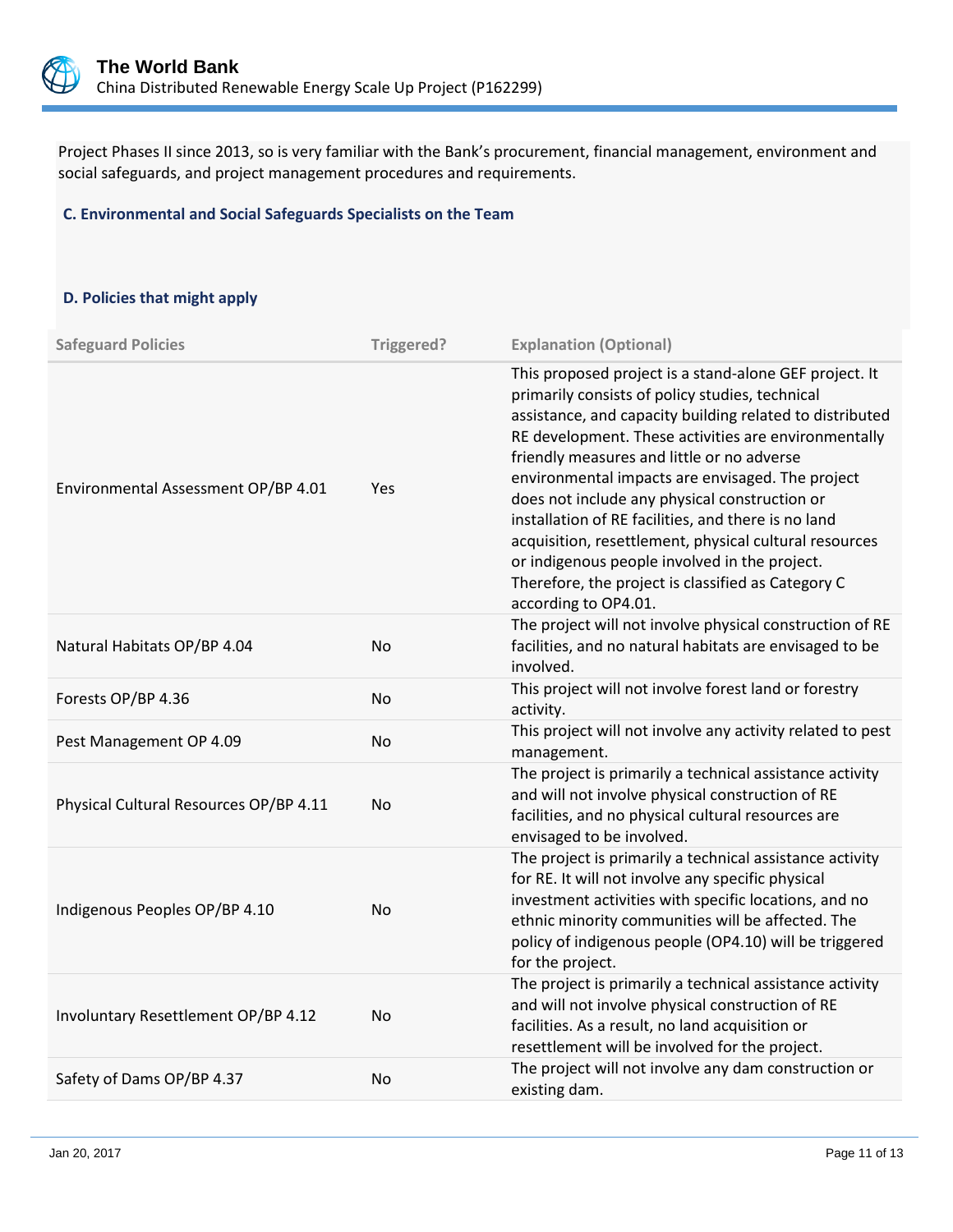

| Projects on International Waterways<br>OP/BP 7.50 | N <sub>o</sub> | The project will not involve any international<br>waterways. |
|---------------------------------------------------|----------------|--------------------------------------------------------------|
| Projects in Disputed Areas OP/BP 7.60             | No.            | The project will not involve any disputed areas.             |

## **E. Safeguard Preparation Plan**

Tentative target date for preparing the Appraisal Stage PID/ISDS

## Sep 07, 2017

Time frame for launching and completing the safeguard-related studies that may be needed. The specific studies and their timing should be specified in the Appraisal Stage PID/ISDS

During the project implementation stage, environmental and social considerations will be included in the terms of reference (TOR) and scope of work of the project-supported technical assistance activities to ensure that potential environmental and social impacts are duly considered in the project activities.

## **CONTACT POINT**

## **World Bank**

Xiaodong Wang Senior Energy Specialist

## **Borrower/Client/Recipient**

People's Republic of China Wensong Guo Director, Ministry of Finance wensong.guo@foxmail.com

## **Implementing Agencies**

National Energy Administration Zhipeng Liang Director, National Energy Administration liangzhipeng@nea.gov.cn